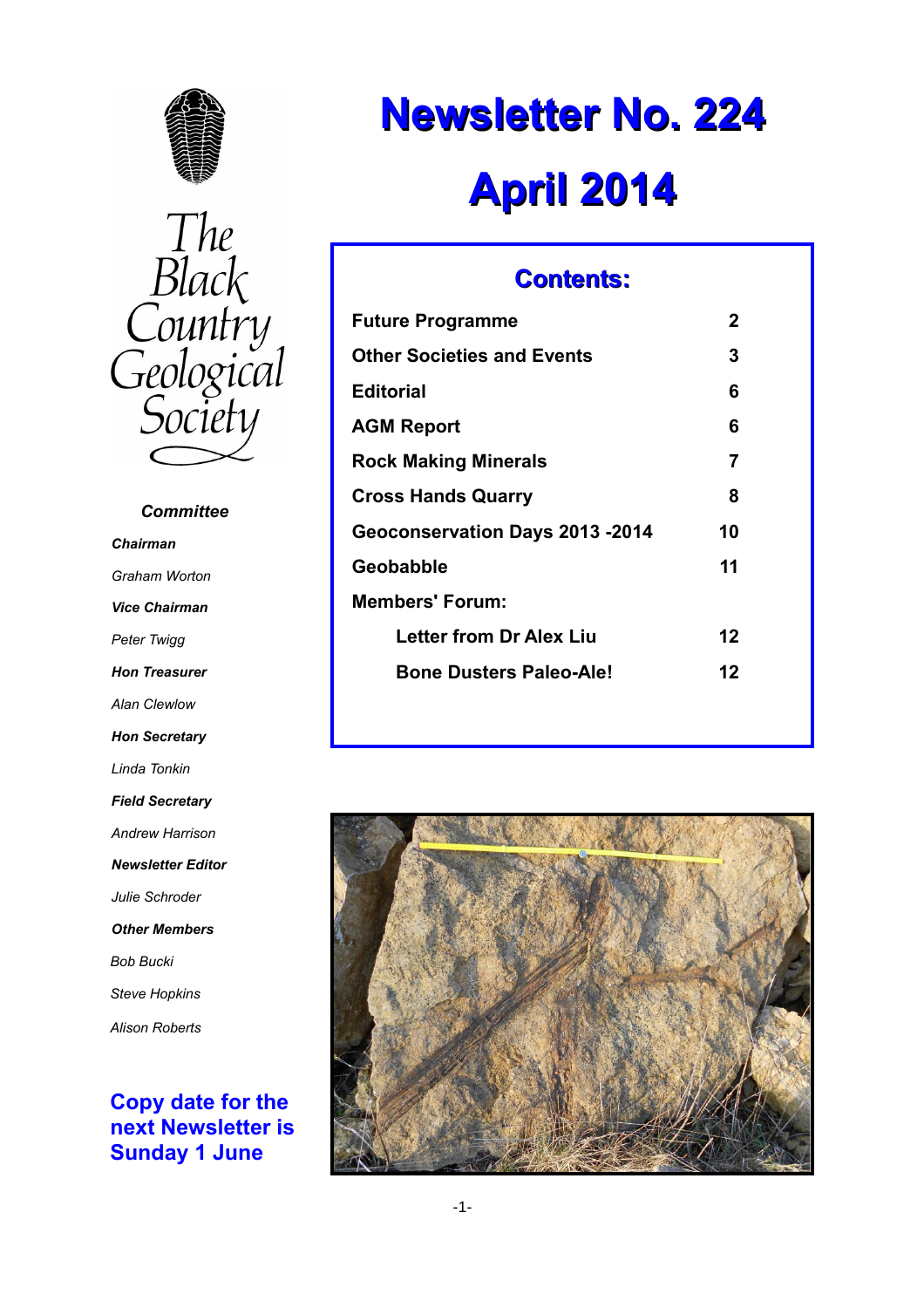| Linda Tonkin,                                                                                                                                                          | Andy Harrison,           | Julie Schroder,             |  |  |
|------------------------------------------------------------------------------------------------------------------------------------------------------------------------|--------------------------|-----------------------------|--|--|
| <b>Honorary Secretary,</b>                                                                                                                                             | <b>Field Secretary,</b>  | <b>Newsletter Editor,</b>   |  |  |
| 4 Heath Farm Road, Codsall,                                                                                                                                            | 01384 370 188            | 42 Billesley Lane, Moseley, |  |  |
| Wolverhampton, WV8 1HT.                                                                                                                                                | 裔                        | Birmingham, B13 9QS.        |  |  |
| <b>@</b> 01902 846074                                                                                                                                                  | Mob: 07973 330 706       | <b>@</b> 0121 449 2407      |  |  |
| secretary@bcgs.info                                                                                                                                                    | fieldsecretary@bcgs.info | newsletter@bcgs.info        |  |  |
| For enquiries about field and geoconservation meetings please contact the Field Secretary.<br>To submit items for the Newsletter please contact the Newsletter Editor. |                          |                             |  |  |

**For all other business and enquiries please contact the Honorary Secretary.** For further information see our website: [www.bcgs.info](http://www.bcgs.info/)

# **Future Programme**

### **Lecture meetings are held at Dudley Museum & Art Gallery, St James's Road, Dudley, DY1 1HU. Tel. 01384 815575. 7.30 for 8 o'clock start unless stated otherwise.**

**Please let Andy Harrison know in advance if you intend to go to any of the field meetings. If transport is a problem for you or if you intend to drive and are willing to offer lifts, please contact Andy with at least 48 hours notice.**

**Saturday 12 April** *(Field meeting):* **Barrow Hill and other Geoconservation sites, led by Andrew Harrison.** Joint trip with the Warwickshire Geological Conservation Group. Starting at Barrow Hill, we will then visit Springvale Park, Barr Beacon and Rowley Quarry. Meet on Vicarage Lane, Barrow Hill Nature Reserve, Grid ref: SO 915894, at 10.30. Bring packed lunch and stout footwear. From Barrow Hill we will need to car-share due to restricted parking at Springvale Park and Rowley Quarry. From Barrow Hill we will head to Barr Beacon Quarry first. Please contact the Field Secretary (details above) to show your interest in attending.

**Monday 28 April** *(Indoor Meeting):* **'Wine, Whisky and Beer: the role of Geology'. Speaker: Professor Alex Maltman,** University of Aberystwyth.

**Saturday 10 May** *(Field Meeting):* **Visit to the Oxford University Museum of Natural History. Led by Professor Paul Smith (Museum Director).** Meet at the Museum at 10:00 for coffee/tea, and an introduction by Paul. The tour will take in: the main court displays; hopefully visit the archives to see the William Smith maps and papers; the Mesozoic vertebrate stores; the Palaeozoic collections, and the Huxley Room, where the Great Debate between Huxley and Wilberforce took place. For further information see the museum website -<http://www.oum.ox.ac.uk/> Lunch can be purchased in the Museum cafe. We will finish the visit around 4.00 - 4.30. Please contact the Field Secretary (details above) to express an interest in attending this event.

**Tuesday 13 May** *(Indoor Meeting at Wolverhampton University at 6.30)* '**Monitoring Active Volcanoes'. Speaker: Professor Hazel Rymer,** Open University. This is a joint meeting with the West Midlands group of the Geological Society. Meeting room tbc.

**Sunday 15 June** *(Field Meeting):* **Lickey Hills. Led by the Lickey Hills Geo-Champions.** Meet at 10.30 at the Lickey Hills Country Park Visitor Centre, Warren Lane, Rednal, Birmingham, B45 8ER. Following our recent involvement in geo-conservation work in the Lickey Hills, this will be a chance to gain a better understanding of the geological formations of the Lickey Hills and their context within the wider landscape. In the morning we'll follow the Champions Trail (approx 1.5 miles). In the afternoon we will explore other sites of geological interest in the Lickey Hills area. Trip ends 4.00 - 4.30. Lunch at the Visitor Centre, snacks available, packed lunch advisable. Sensible footwear. Please contact the Field Secretary (details above) to show your interest in attending.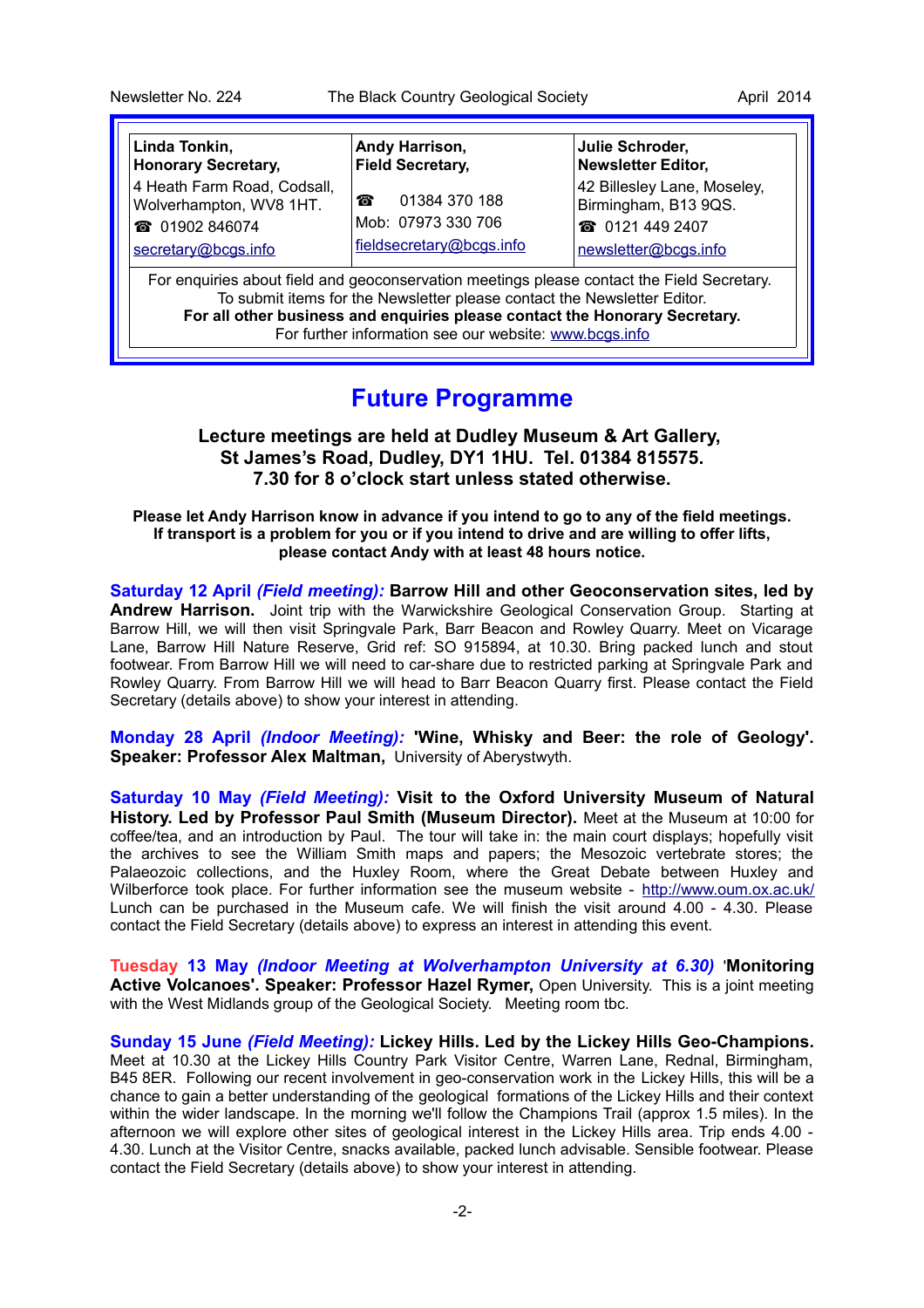**Sunday 13 July** *(Field Meeting):* **Snailbeach and the Stiperstones. Led by Andrew Jenkinson** (Shropshire Geological Society). Joint meeting with the Woolhope Naturalists' Field Club, Geology Section. Meet at the Bog Visitors Centre (grid ref OS 356979) for a 10.30 start. The morning will be based around the Bog centre and involve a walk of about 5km. Separate walk (about 3km) at Snailbeach in the afternoon, going by car perhaps via Shelve, Roman Gravel and Hope. Lunch at the Bog Centre (cakes and drinks available, but not savouries). **Places restricted to 10.** Please contact the Field Secretary (details above) to show your interest in attending.

**Mid August** *(Field Meeting):* **Worcester City Geology. Led by Andrew Harrison** (BCGS). Joint with the Woolhope Naturalists' Field Club, Geology Section. (Date and full details tbc.)

**Monday 22 September** *(Indoor Meeting):* **Forensic Geology** (title tbc). **Speaker: Dr Haydon Bailey FGS,** Senior Vice President of the Geologists' Association.

**Monday 20 October** *(Indoor Meeting):* **'The Island of Rum, Diary of a 60 Million Year Old Magma Chamber'. Speaker: Dr Brian O'Driscoll,** Keele University.

**Monday 17 November** *(Indoor Meeting):* **'The Galapagos - geology, fauna and flora'. Speaker: Dr Les Rilev. Consultant Stratigrapher.** 

### **Procedures for Field Meetings**

#### **Insurance**

The Society provides public liability insurance for field meetings but personal accident cover is the responsibility of the participant. Details can be obtained from the Secretary. Schools and other bodies should arrange their own insurance as a matter of course.

#### **Health and Safety**

If you are unsure about the risks involved or your ability to participate safely, you should contact the Field Secretary. Please take note of any risk assessments or safety briefing, and make sure that you have any safety equipment specified. The Society does not provide hard hats for use of members or visitors. It is your responsibility to provide your own safety equipment (eg. hard hats, hi-viz jackets, safety boots and goggles/glasses) and to use these when you feel it is necessary or when a site owner makes it a condition of entry. Hammering is seldom necessary. It is the responsibility of the hammerer to ensure that other people are at a safe distance before doing so.

Leaders provide their services on a purely voluntary basis and may not be professionally qualified.

# **Other Societies and Events**

BCGS members are normally welcome to attend meetings of other societies, but should always check first with the relevant representative. Summarised information for the **next two months** is given in our Newsletter. Further information can be found on individual Society web sites.

### **Teme Valley Geological Society**

**Monday 14 April: 'All about Chalk'.** Speaker: Professor Rory Mortimore.

**Mondays 12,19, 26 May: Geology Course - the Landscape of Britain** with Dr Paul Olver. Venue: the Pupil Referral Unit opposite Maylite Trading Estate, WR6 6PQ, on B4197. Course fee: £35.00. For more information contact John Nicklin, 01886 888318.

**Sunday 18 May: Fforest Fawr Geopark** with Alan Bowring. Contact John Nicklin, 01886 888318

Meetings are generally held in Martley Memorial Hall, Martley at 7.30. £3 non-members. For more details visit:<http://www.geo-village.eu/>or contact Janet Maxwell-Stewart, 01886 821061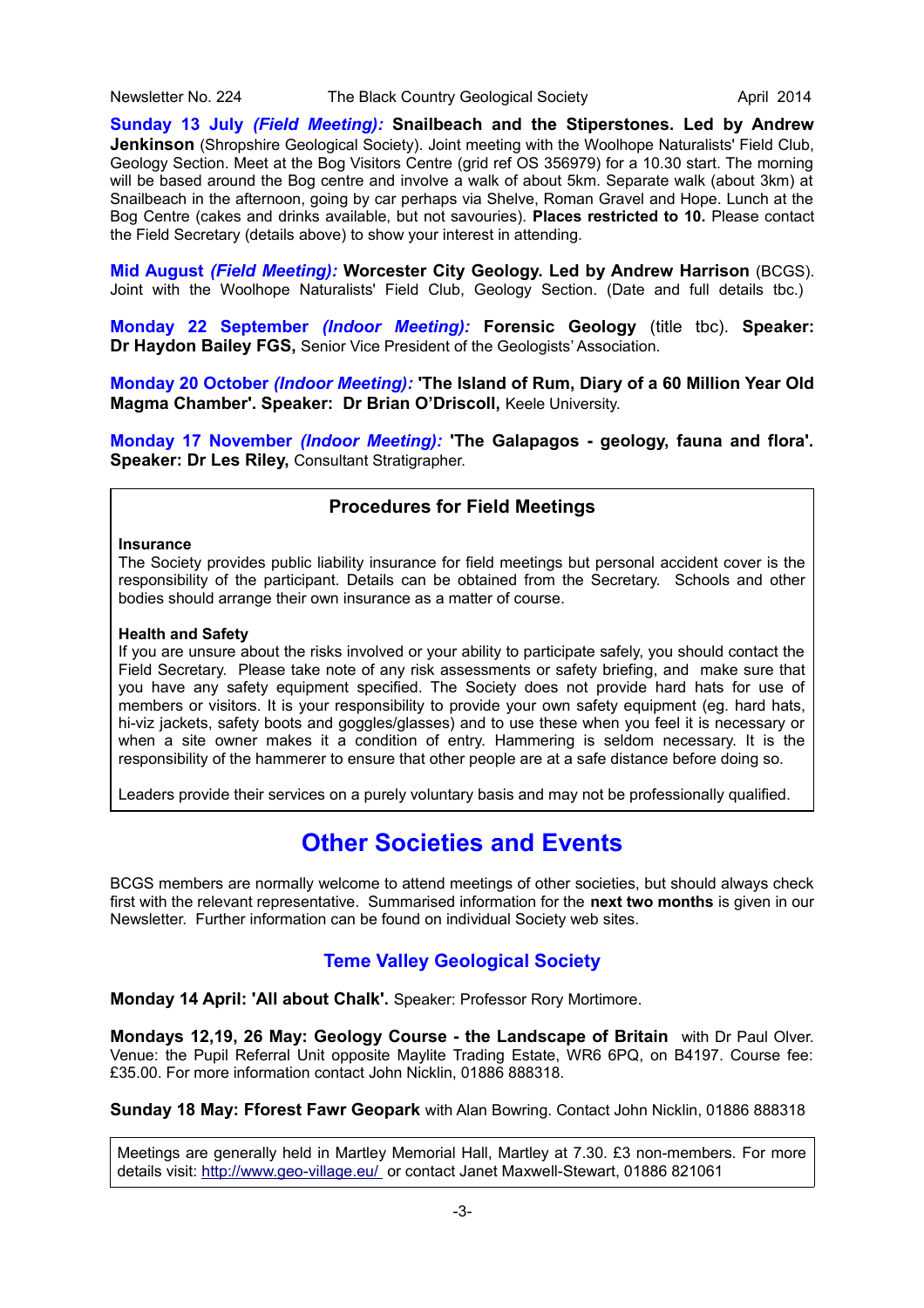### **Shropshire Geological Society**

**11-13 April - Weekend meeting: East Midlands - the Precambrian and Cambrian of Charnwood and Nuneaton, and visiting the BGS at Keyworth.** Led by David Pannett. Booking to reserve a place and obtain joining instructions from David Pannett: email: [jessicapannett@](mailto:jessicapannett@%20hotmail.co.uk) [hotmail.co.uk;](mailto:jessicapannett@%20hotmail.co.uk) telephone: 01743 850 773.

Anyone wishing to attend should telephone or email the co-ordinator for the meeting you wish to attend. A nominal charge is levied for attendance by non-members. Further info at: [www.shropshiregeology.org.uk/](http://www.shropshiregeology.org.uk/)

### **Woolhope Naturalists' Field Club - Geology Section**

**Sunday 13 April: Penarth Coast.** Led by Dr Tom Sharpe, National Museum of Wales. Meet at 10.30 in the cliff top car park at the end of Cliff Parade, Penarth (Grid ref. ST 186 704). Toilets and cafe, parking is free. Bring a packed lunch. Boots with ankle supports needed for the beach. Clothing appropriate for the weather. Hard hats NOT needed.

**Sunday 1 June: The Brecon Anticlinal - an exploration of the Upper Silurian north of Brecon.** Led by Duncan Hawley. Meet at 10.15 in Felinfach village, just off the A470, on the old road (now a dead end) - just past the Felinfach Griffin pub and bus stop, where there is parking (GR SO 0904 3308). No facilities. Bring food and drink. Wear stout footwear and sensible clothing to suit the weather forecast. Camera, hand lens and binoculars would be useful.

Guests are welcome, but must take day membership of the Club: £2.00. Further information: Sue Hav on 01432 357138, email [svh.gabbros@btinternet.com](mailto:svh.gabbros@btinternet.com) or visit their web site: [www.woolhopeclub.org.uk/Geology\\_Section/default.htm](http://www.woolhopeclub.org.uk/Geology_Section/default.htm)

### **Mid Wales Geology Club**

**Wednesday 16 April: 'Shropshire's Evolution: highlights of a journey through time'.** Speaker: Prof. Mike Rosenbaum.

**Sunday 27 April: Llanymynech Limestone Quarries and heritage site lime kiln.** Led by Tony Thorp.

**Sunday 4 May: Gaer Fawr, near Guilsfield** (also has an Iron Age fort). Led by Tony Thorp.

**Wednesday 21 May: 'Fracking: a hot topic, but what's it all about?'** Speaker: Row McGurn.

Unless otherwise stated, meetings start at 7:15 (tea/coffee & biscuits) with talks at 7:30 at Plas Dolerw, Milford Road, Newtown. Further information: Tony Thorp (Ed. newsletter & Hon. Sec): Tel. 01686 624820 and 622517 [jathorp@uku.co.uk](mailto:jathorp@uku.co.uk) Web site: [http://midwalesgeology.org.uk](http://midwalesgeology.org.uk/)

### **Geological Society, West Midlands Regional Group**

**Tuesday 8 April at 18:30: 'From Mantle to Mineralisation: The Diary of a 60Ma Magma Chamber'.** Speaker: Brian O'Driscoll, Keele University. Venue: Lapworth Museum of Geology.

**Tuesday 13 May 18:30: 'Monitoring Active Volcanoes'.** Speaker: Prof. Hazel Rymer, Open University. Joint meeting with BCGS. Venue: University of Wolverhampton. Meeting room tbc.

For further details and enquiries, please contact the Group Secretary, Daniel Welch at: [geolsoc\\_wmrg@live.co.uk](mailto:geolsoc_wmrg@live.co.uk)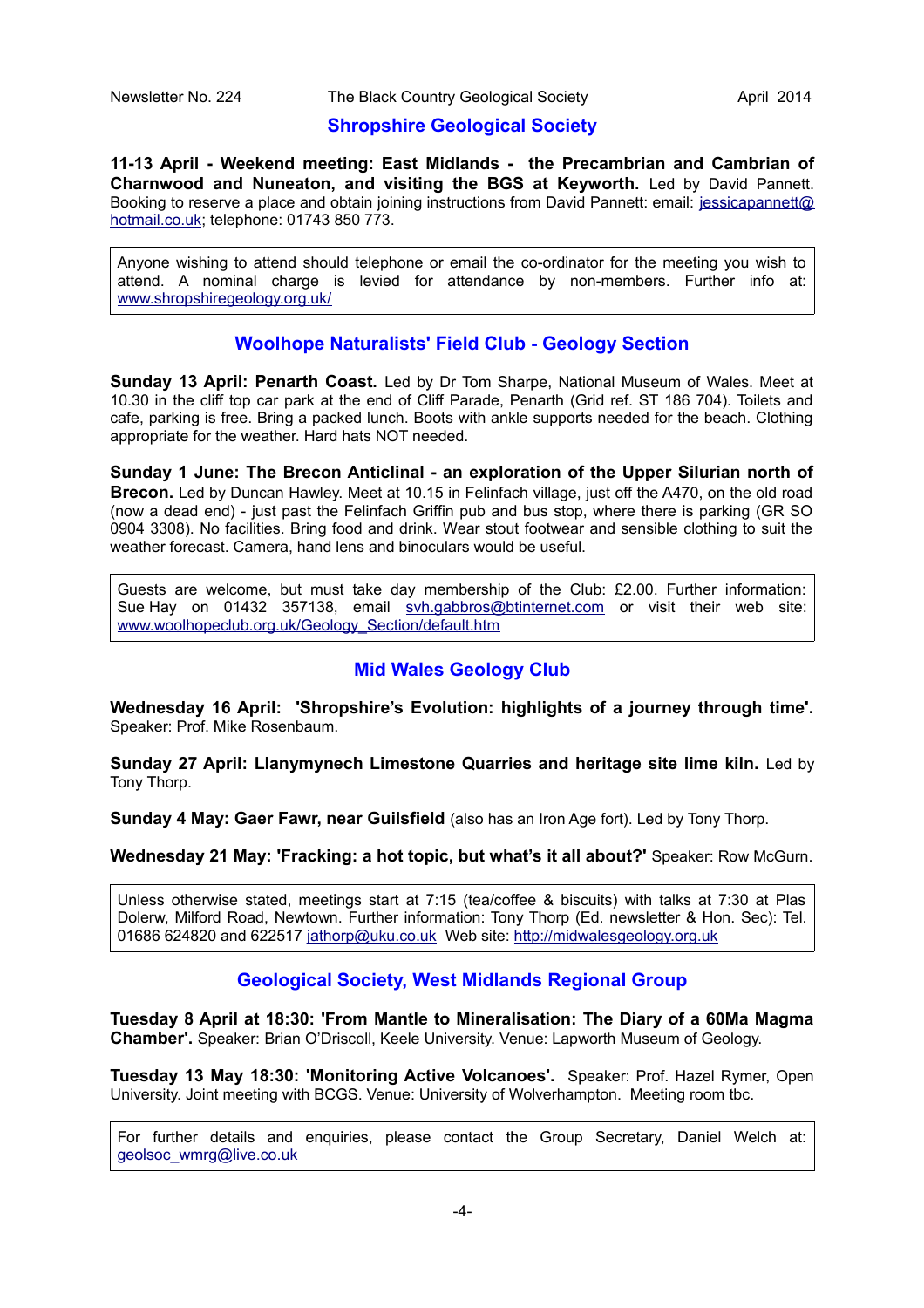#### **Manchester Geological Association**

**Saturday 12 April: Monsal Head.** Led by Eileen Fraser. The re-opening of the tunnels along the route of the old London-Midland railway has revealed some interesting geology, especially at Headstone cutting. Known as the Monsal Trail, this travels high above the Wye valley through the heart of the Peak District from just outside Buxton to Bakewell.

**Sunday 1 June: Fred Broadhurst Memorial Field Trip: Tegg's Nose.** Led by Jane Michael. This is a half-day trip based round Walk No. 15 in Rocky Rambles in the Peak District

For further information about outdoor meetings go to:<http://www.mangeolassoc.org.uk/>or please contact Jane Michael by email: [outdoors@mangeolassoc.org.uk](mailto:outdoors@mangeolassoc.org.uk) Visitors are always welcome.

### **Geologists' Association**

**Friday 16 - Monday 19 May: 'Puddingstone and related silcretes of the Anglo-Paris Basin'.** A joint meeting organised by the GA, the Geological Society of London, and the Society of Antiquaries. The one day conference will take place at Burlington House on Friday 16 May followed by a field trip to Hertfordshire on Saturday 17 and extension into the Paris Basin on 18 and 19 May. Bookings should be made through Georgina Worrall at the Geological Society. Tel: 020 7434 9944. email:[georginaworrall@geolsoc.org.uk](mailto:georginaworrall@geolsoc.org.uk) For full details of this event see the GA web site: [www.geologistsassociation.org.uk](http://www.geologistsassociation.org.uk/)

### **Warwickshire Geological Conservation Group**

**Wednesday 7 May: Saxon Mill to Rock Mill traverse.** From Saxon Mill walk across the Avon terrace sequence towards Old Milverton, observe the recently cleared Bromsgrove Sandstone SSSI of Guy's Cliffe from across the river, and thence to another Bromsgrove site at Rock Mill. Leaders: Ian Fenwick & Jon Radley Meet at 6.30 at Saxon Mill (GR SP 2912 6707).

For more details visit:<http://www.wgcg.co.uk/>or contact Ian Fenwick [swift@ianfenwick.f2s.com](mailto:swift@ianfenwick.f2s.com) or 01926-512531. There is a charge of £2.00 for non-members.

### **'Wild About Perton' - Spring Festival**

**Saturday 12 April 10.30 - 3.00** at Perton Library. This is a community festival with a strong wildlife and environmental focus, organised in partnership with Staffordshire Library Service and South Staffordshire Council. BCGS will be represented along with displays and activities from: RSPB, Halfpenny Green Owl & Falconry Centre, Forest of Mercia, Butterfly Conservation, Bumblebee Conservation, Chainsaw Carver, University of Birmingham Biological Sciences - and more expected. The Festival, now in its 8th year, attracts a broad audience including young families, and in 2014 there is a special emphasis on attracting older teenagers and men.

### **Natural History Museum Symposium**

**Wednesday 21 May: Woodward 150: fossil fishes and fakes.** Flett Theatre, Natural History Museum, South Kensington. Open to everyone and free to attend, but places are limited and **you need to register in advance online.** The symposium will celebrate the life and work of Sir Arthur Smith Woodward on the 150th anniversary of his birth. He contributed widely to our knowledge of fossil fish, extinct animals and regional geology. Eminent speakers will discuss his influence on palaeontology, his involvement in the Piltdown Hoax, and the legacy of his work at the Museum. Fossil specimens and memorabilia will be on display and there is a post-symposium buffet for delegates (optional, at an additional cost approx. £10-15).

Full details are on the [Natural History Museum web site](http://www.nhm.ac.uk/research-curation/earth-sciences/fossil-vertebrates/fossil-vertebrate-research/fishes/woodward150/index.html?utm_source=woodward-symp-short-url+&utm_medium=woodward-symp-short-url+&utm_campaign=woodward-symp-short-url) including an on-line registration form.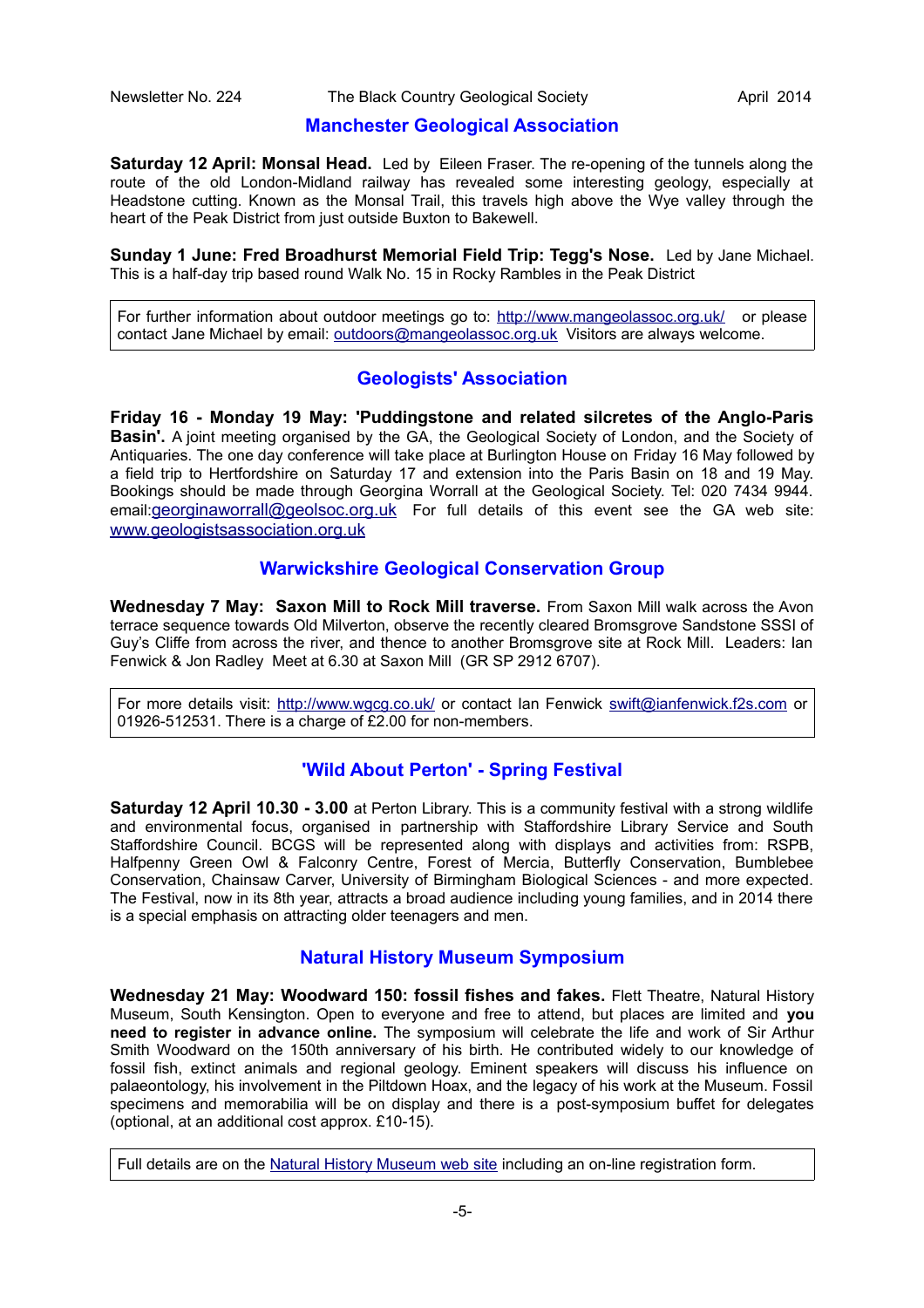# **Editorial**

The AGM confirmed several changes on the committee. For their services on the committee we expressed our thanks to retiring members Gordon Hensman, Mike Williams and Alison Roberts in the last issue of the Newsletter, but a change of plans for Ali means that she will not be leaving us after all. We are pleased that she will be able to continue serving on the committee. I would also like to extend a warm welcome to Graham Worton and Bob Bucki who will be returning to the committee after a short break, and to Steve Hopkins who joins for the first time. Since the AGM, committee member Alan Clewlow has kindly stepped into the breach to succeed Mike Williams as treasurer. We thank him for agreeing to fill this vacancy. **Please note that any outstanding subscriptions for 2014 should be sent to Alan Clewlow (contact details on p7).**

In this issue we are pleased to feature an item on minerals from honorary BCGS member Spencer Mather, which we hope will be the first in a series. Spencer's expertise on this subject is legendary. We also feature a splendid article from Steve Birch on the Jurassic treasures to be found at Cross Hands Quarry (see front page and p8). Inspiration for a future BCGS field trip, perhaps?

We hope you will all note the forthcoming field meetings in your diaries. Support for our field meetings last year was sometimes disappointing, and we hope more of you will be involved this year. If transport is a problem, please don't hesitate to contact our Field Secretary, Andy Harrison (contact details on p2).

Finally, don't forget the Photo Competition. Full details can be found in the February Newsletter, Issue 223 pp 8 & 9. ■

*Julie Schroder*

# **Annual General Meeting Report**

The 2014 AGM was held on Monday 24 March at 7.30 followed by a fascinating talk on 'Speleothems and Climate' by Ian Fairchild, Professor of Geosystems at Birmingham University. Below is a summary of the AGM reports.

#### **Treasurer's Report**

As he was unable to attend the meeting, our treasurer Mike Williams, submitted a written report which was circulated to members attending. Income and expenditure remained in balance with a small profit at the end of the year. Income from the highly successful recruitment at the Rock and Fossil Festival in 2013 was not included in these accounts and would be reflected in the 2014 balance sheet. There had been a steady increase in membership which now stood at a total of 95, however, there continued to be pressure on expenditure as room hire charges and subscriptions to the GA and Down To Earth magazine had increased. A change of venue may have to be considered. Mike Williams thanked the auditor, Martin Normanton for auditing the accounts. Mike thanked everyone for their support during his ten years as Treasurer and wished the Society every success for the future.

#### **Chairman's Report**

The Chairman, Gordon Hensman, reported that it had been another good year with an excellent programme of lectures and field trips. The Dudley Rock and Fossil Festival in September 2013 had been very successful for the Society. Some field trips had emphasised the importance of geoconservation, and the Chairman urged more members to get involved with this important work of the Society. Gordon thanked all the Committee for their support with special thanks to the retiring Treasurer, Mike Williams, for all his work for the Society and the Committee. Gordon had also decided to retire from the Committee after many years service, and Graham Worton offered a vote of thanks to the Chairman for all his work for the Society over the last 25 years. ►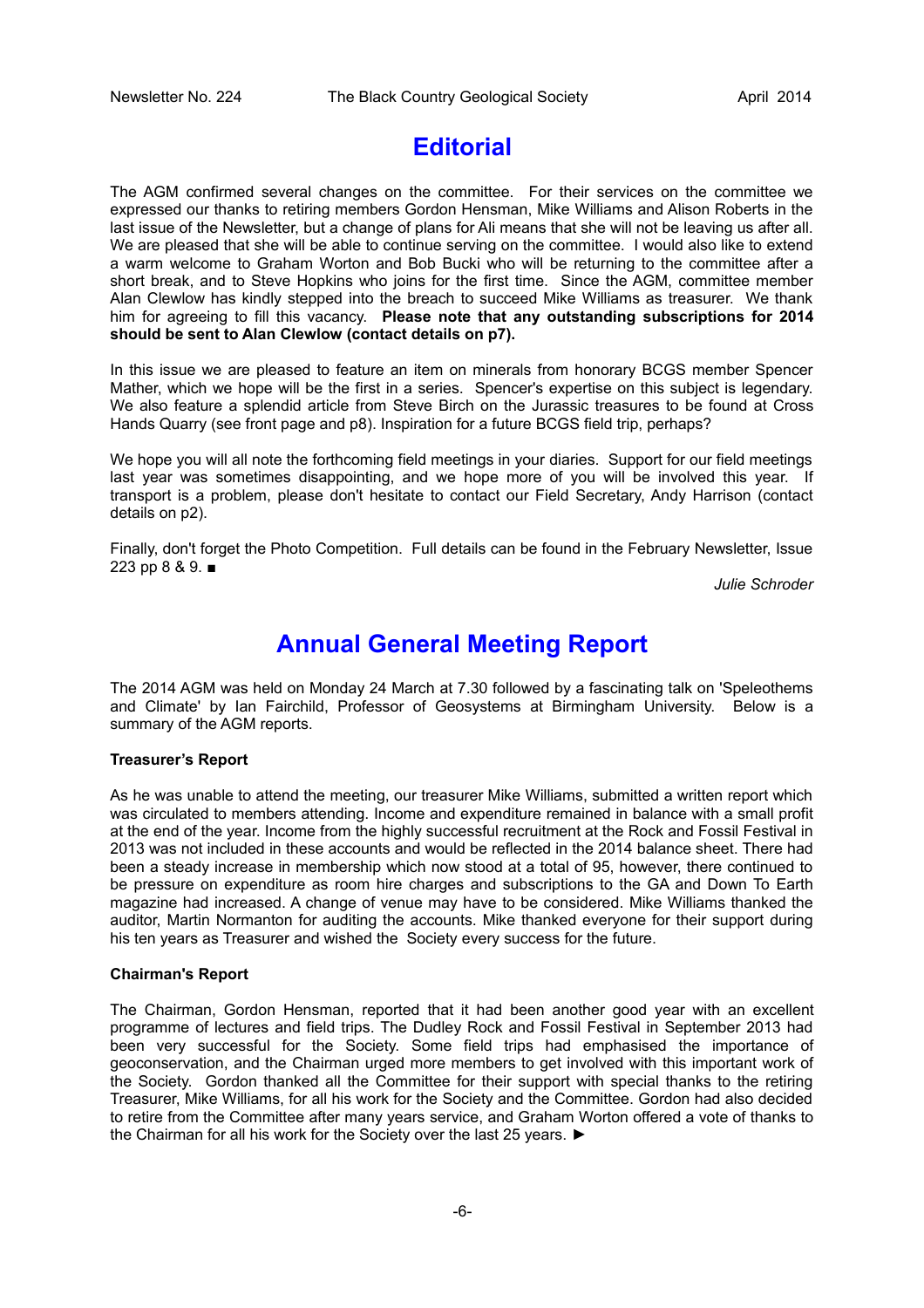#### **Election of Officers**

All members of the Committee had offered themselves for re-election, with the exception of the Chairman, Gordon Hensman and the Treasurer, Mike Williams who were standing down. Graham Worton was nominated to serve as Chairman. Proposed by Peter Twigg and seconded by Gordon Hensman, he was duly elected. There were no nominations for the post of Treasurer. Bob Bucki and Steve Hopkins were nominated to serve as Committee Members. Proposed respectively by Julie Schroder and John Schroder; seconded by Linda Tonkin and Julie Schroder, were duly elected.

It was also agreed that the serving Committee Members be re-elected as follows: Vice Chairman: Peter Twigg, Hon Secretary: Linda Tonkin, Field Meetings Secretary: Andy Harrison, Committee Members: Julie Schroder (Newsletter Editor) and Alison Roberts. ■

*Linda Tonkin*

| <b>Subscriptions 2014</b>                                                                                                                                                                                                                                                 |           |                        |                         |            |                        |  |
|---------------------------------------------------------------------------------------------------------------------------------------------------------------------------------------------------------------------------------------------------------------------------|-----------|------------------------|-------------------------|------------|------------------------|--|
| Many thanks to those of you who have already renewed your subscription. If you haven't yet<br>renewed then please send your subscriptions to our new Treasurer:<br>Alan Clewlow, 19 Manor Court Road, Bromsgrove, Worcestershire, B60 3NW.<br>email: alanjclewlow@aol.com |           |                        |                         |            |                        |  |
| <b>Subscription rates:</b>                                                                                                                                                                                                                                                |           |                        |                         |            |                        |  |
| Individual<br>Full time student                                                                                                                                                                                                                                           | £20<br>£5 | per annum<br>per annum | Family<br>Group/Company | £30<br>£35 | per annum<br>per annum |  |
| Cheques should be made payable to 'The Black Country Geological Society'.                                                                                                                                                                                                 |           |                        |                         |            |                        |  |

# **Rock Making Minerals**

Minerals are the building stones of the earth's crust, and they have pretty definite formulae and things that go into them. No matter where they are found in this world they all have the same formulae. I will now go into each type of mineral that make up the rocks of the earth's crust, and describe them in detail, starting in this issue with augite.

### **Augite - Ca(Mg, Fe, Al) (Si, Al)2 O<sup>6</sup>**

Augite is an aluminium pyroxene with Fe and Mg in variable amounts. It is the most widespread of the pyroxenes and an essential component of the darker of the plutonic rocks. Crystals of augite are often to be found in basalt and volcanic ash; the crystals can be up to 6cm long, but are more usually about 25mm in length, and belong to the monoclinic system of symmetry.

**Characteristics:** Colour: black. SpG: 3.2 - 3.4. Hardness: 5 - 6. Perfect prismatic cleavage and an uneven fracture, with aluminium substituting for both magnesium and silicon. The  $Al_2O_3$  ranges from 3% to



 *Augite, Muhavura volcano, Rwanda: Wikimedia Commons*

9%. Magnesium and iron are are present in varying percentages, as is calcium.

**Occurrences:** Augite is common in most countries, including America, Scotland, Canada, Italy and the German Eifel mountains where it occurs widely in the soil and in the rocks at Daun. It appears in large crystals up to 4cm in a light fine grained volcanic ash porphyry at Ontario, Canada. ■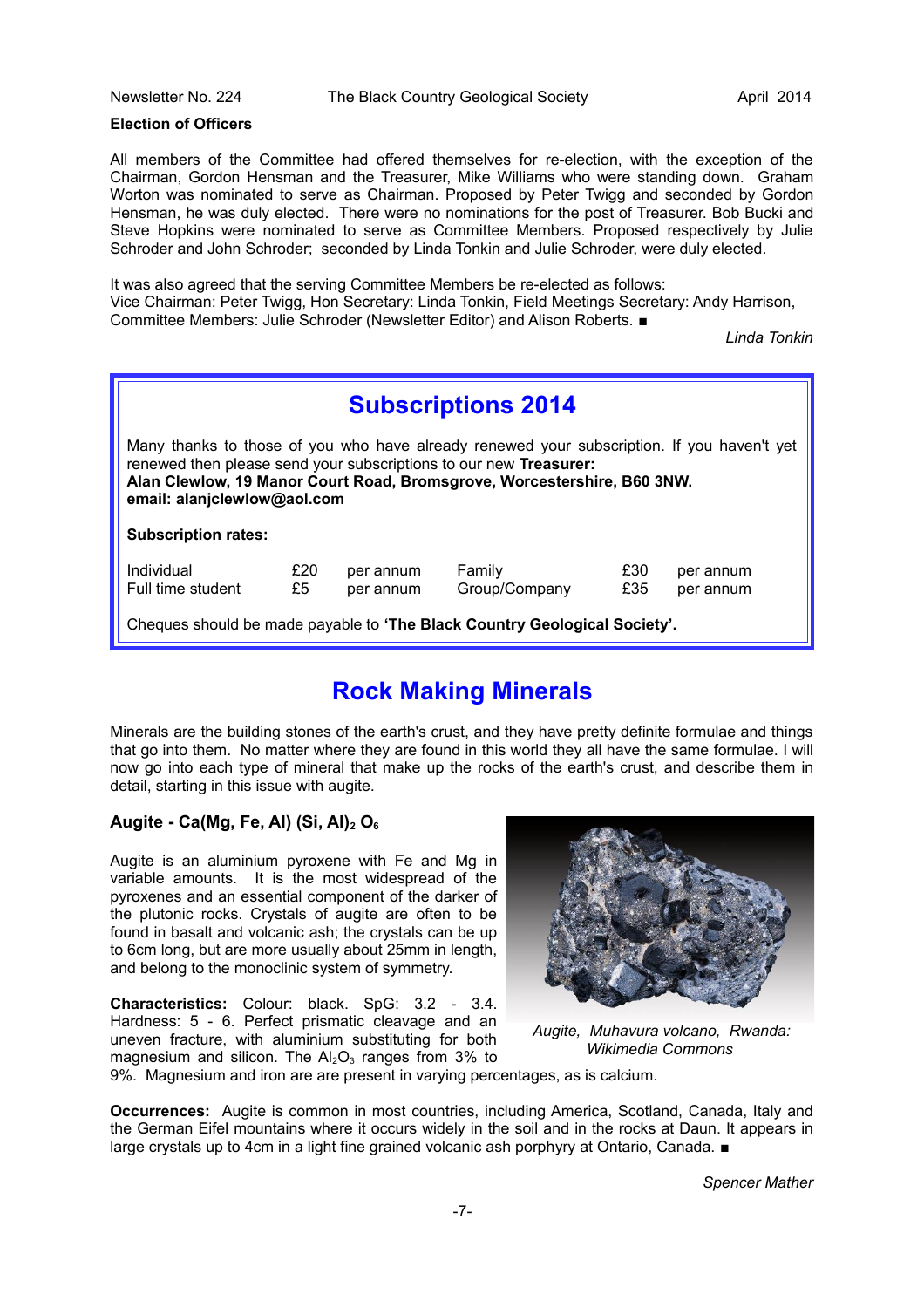## **Cross Hands Quarry, South Warwickshire**

There are many interesting rock exposures in the Midlands; some come from the Inferior Oolite and Great Oolite of the Jurassic. These sedimentary rocks date from around 180 to 164 million years ago respectively, ranging from the Aalenian to Bathonian.

My interest in geology began after reading the delightful book 'Fossils' by H. H. Swinnerton. By chance, the first fossil locality I explored was Cleeve Hill in the Cotswolds, belonging to the Middle Jurassic period. Cleeve Hill exposes an almost complete sequence of Jurassic rocks from the Inferior Oolite, ranging from the Aalenian and Bajocian stages. Cross Hands Quarry also exposes limestone and marl belonging to the Middle Jurassic Period, encompassing the boundary between the Upper Bajocian of the Inferior Oolite and the Lower Bathonian of the overlying Great Oolite Group. This is one of the best places to observe this stage boundary transition between the two Groups.

Cross Hands is a largely back filled quarry located near Chipping Norton, directly off the A44, signposted as 'Newman Indemnifying Farm' and it can be visited with the permission of Steve and Paul Newman (and their dogs!). Permission can be obtained by writing to the address provided at the end of this article, including SAE!



*Clypeus Grit*





*Cross Hands Quarry*

Grit Member and this is seen to underlie the basal unit of the Hook Norton Limestone of the Chipping Norton Formation of the Great Oolite Group.

A quarry section is shown in the photo (above) with the horizontal bar showing the approximate boundary between the two groups and the scale demonstrated by a 1 metre rule shown in the lower left of the picture. A typical geological section recorded by the author in February 2014 is shown in the table (below), which agrees reasonably well with the description given by M. G. Sumbler (Geological Conservation Review, 1997).

The Clypeus Grit comprises of ooidal-peloidal limestone and marl with plenty of well-preserved shelly fossils. The photo (above) is of a polished rock sample showing the ooidal-peloidal structure and the fine calcite mud of the Clypeus Grit (1cm scale subdivided into 0.1 cm units). The mud has been interpreted as evidence of deposition under calm conditions, whilst the peloids have been interpreted as being formed under periods of higher energy conditions; overall it is believed the sediments have been mixed up by the activity of burrowing animals such as Clypeus.

The Clypeus Grit is overlain by ooidal, sandy and flaggy limestones of the Hook Norton Limestone. By contrast to the Clypeus Grit, this formation shows abundant fossil woody impressions and carbonaceous traces. The Clypeus Grit shows many fossils weathering out in situ, particularly bivalves, brachiopods and the echinoid Clypeus ploti (see photo below), which gives its name to this rock member. Many of the bivalves occupy their life positions. By comparison, the Hook Norton Limestone shows fewer fossils but the lower levels show relatively large vertical burrows. ►



*Hook Norton Limestone*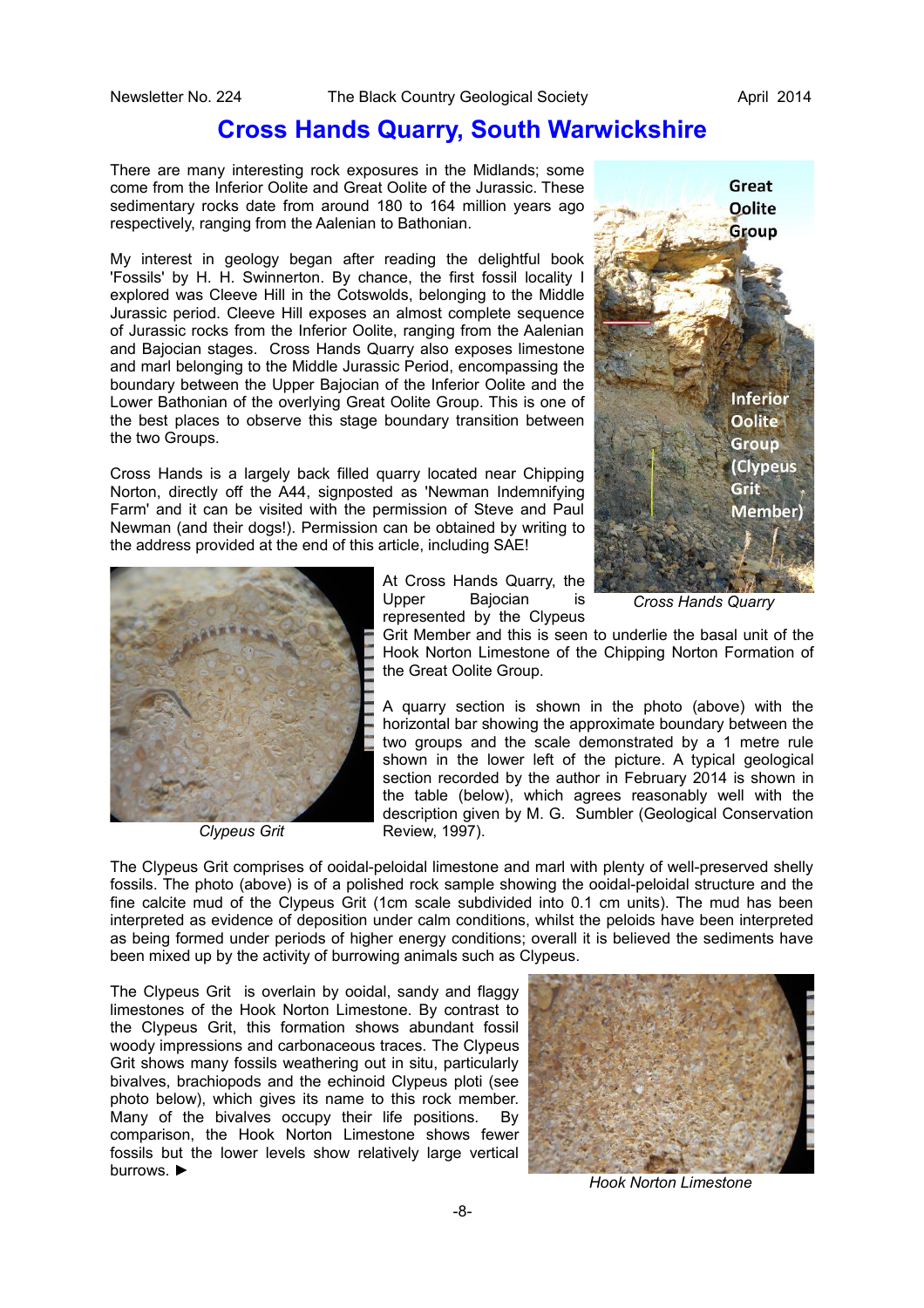| <b>Geological Section of Cross Hands Quarry, South Warwickshire</b>                                                                              |                                         |                                                                     |                                                                                                                                                                                                                                                                         |                                                                                                                                                                                                                                                                                                                                                                                                                                                                                                      |
|--------------------------------------------------------------------------------------------------------------------------------------------------|-----------------------------------------|---------------------------------------------------------------------|-------------------------------------------------------------------------------------------------------------------------------------------------------------------------------------------------------------------------------------------------------------------------|------------------------------------------------------------------------------------------------------------------------------------------------------------------------------------------------------------------------------------------------------------------------------------------------------------------------------------------------------------------------------------------------------------------------------------------------------------------------------------------------------|
| Period /<br><b>Stage</b>                                                                                                                         | Group /<br><b>Formation</b><br>/ Member | <b>Estimated</b><br><b>Thickness</b><br>in metres or<br>centimetres | <b>Bed</b><br>#                                                                                                                                                                                                                                                         | <b>Description</b><br>February 2014                                                                                                                                                                                                                                                                                                                                                                                                                                                                  |
| Lower<br>Great<br>Oolite<br>Group /<br>Middle<br>Chipping<br>Jurassic /<br>Norton<br>Bathonian<br>Hook<br>Norton<br>Division                     |                                         | $1.5 - 2.0$ m                                                       | $\overline{7}$                                                                                                                                                                                                                                                          | Buff - orange hard limestone, more massive<br>bedding. Large burrows present in lower section.<br>Unable to view most limestone in position,<br>though becomes flaggy towards top. Scree<br>indicates finer grained sandy shelly limestone<br>and also some shelly ooidal - peloidal limestone,<br>carbonaceous flecks and woody impressions.                                                                                                                                                        |
|                                                                                                                                                  | Limestone<br>Formation /<br>Limestone   | 20 cm<br>(Irregular)                                                | 6                                                                                                                                                                                                                                                                       | Crumbly brown weathered mud at base, irregular<br>thin 'iron' banded layer with calcite lined voids.<br>Possible fine pale grey coloured mud layer also<br>present. Buff - orange rubbly limestone, more<br>sandy with shelly debris, ooidal - peloidal.<br>Fossils present include: gastropods, oysters,<br>bivalves and woody impressions. Many fossils<br>appear worn. In other quarry sections the<br>limestone unit above cuts into this bed with only<br>a thin brown muddy seam between them. |
| Upper<br>Inferior<br>Oolite<br>Group /<br>Middle<br>Salperton<br>Jurassic /<br>Limestone<br>Bajocian<br>Formation /<br>Clypeus<br>Grit<br>Member | 50 cm                                   | 5                                                                   | Buff - orange rubbly limestone, very rich in<br>complete well preserved fossils e.g. Clypeus sp,<br>brachiopods (terebratulids / rhynchonellids),<br>bivalves. Up-turned Clypeus fossils present and<br>possible indications of woody impressions at top<br>of the bed? |                                                                                                                                                                                                                                                                                                                                                                                                                                                                                                      |
|                                                                                                                                                  | 50 cm                                   | 4                                                                   | Buff - cream coloured hard limestone, ooidal -<br>peloidal, shelly debris                                                                                                                                                                                               |                                                                                                                                                                                                                                                                                                                                                                                                                                                                                                      |
|                                                                                                                                                  |                                         | 50 cm                                                               | 3                                                                                                                                                                                                                                                                       | Pale cream coloured marl and soft limestone,<br>orange banding present. Rock unit can be traced<br>easily. Free ooids / peloids / limey mud / shelly<br>debris. Complete fossils also present e.g.<br>Clypeus, bivalves, brachiopods (e.g.<br>Acanthothyris sp). Rests on sharp base with<br>$10^{\circ}$ dip                                                                                                                                                                                        |
|                                                                                                                                                  |                                         | 1.25 m                                                              | $\overline{\mathbf{c}}$                                                                                                                                                                                                                                                 | Buff - cream coloured rubbly limestone, ooidal<br>peloidal, loose grit, shelly debris, complete<br>bivalves present e.g. Pholadomya sp (assumed<br>in life position).                                                                                                                                                                                                                                                                                                                                |
|                                                                                                                                                  |                                         | 20 - 25 cm                                                          | 1                                                                                                                                                                                                                                                                       | Buff - cream coloured hard limestone, ooidal -<br>peloidal, gritty, mostly covered by scree                                                                                                                                                                                                                                                                                                                                                                                                          |
|                                                                                                                                                  |                                         | $1.0 - 1.5$ m                                                       | Scree<br>slope                                                                                                                                                                                                                                                          | Part overgrown, abundant fossils, often complete<br>including: echinoids, bivalves, brachiopods,<br>gastropods, burrows, and woody impressions                                                                                                                                                                                                                                                                                                                                                       |

A polished rock sample of Hook Norton Limestone (see photo above) shows the inclusion of woody fragments (voids originally filled with black carbonaceous material) and a significant change in sedimentation conditions incorporating sand grains derived from a nearby landmass. The orangebrown finer grained limestone from the Hook Norton Limestone contrasts nicely against the pale cream ooidal-peloidal limestone of the marl from the Clypeus Grit.

Rock and fossil collecting is permitted at Cross Hands Quarry, though site restrictions apply. Samples can be collected but hammers are not permitted on the exposures other than in areas designated for collection of specimens from scree material. Some of the common fossils from Cross Hands Quarry are: echinoids (e.g. Clypeus ploti, Nucleolites sp, Holectypus sp); bivalves (e.g. Pholadomya sp, Gresslya sp, 'Oysters', Trigonia sp); brachiopods (e.g. Stiphrothyris sp, Acanthothyris sp); worms ►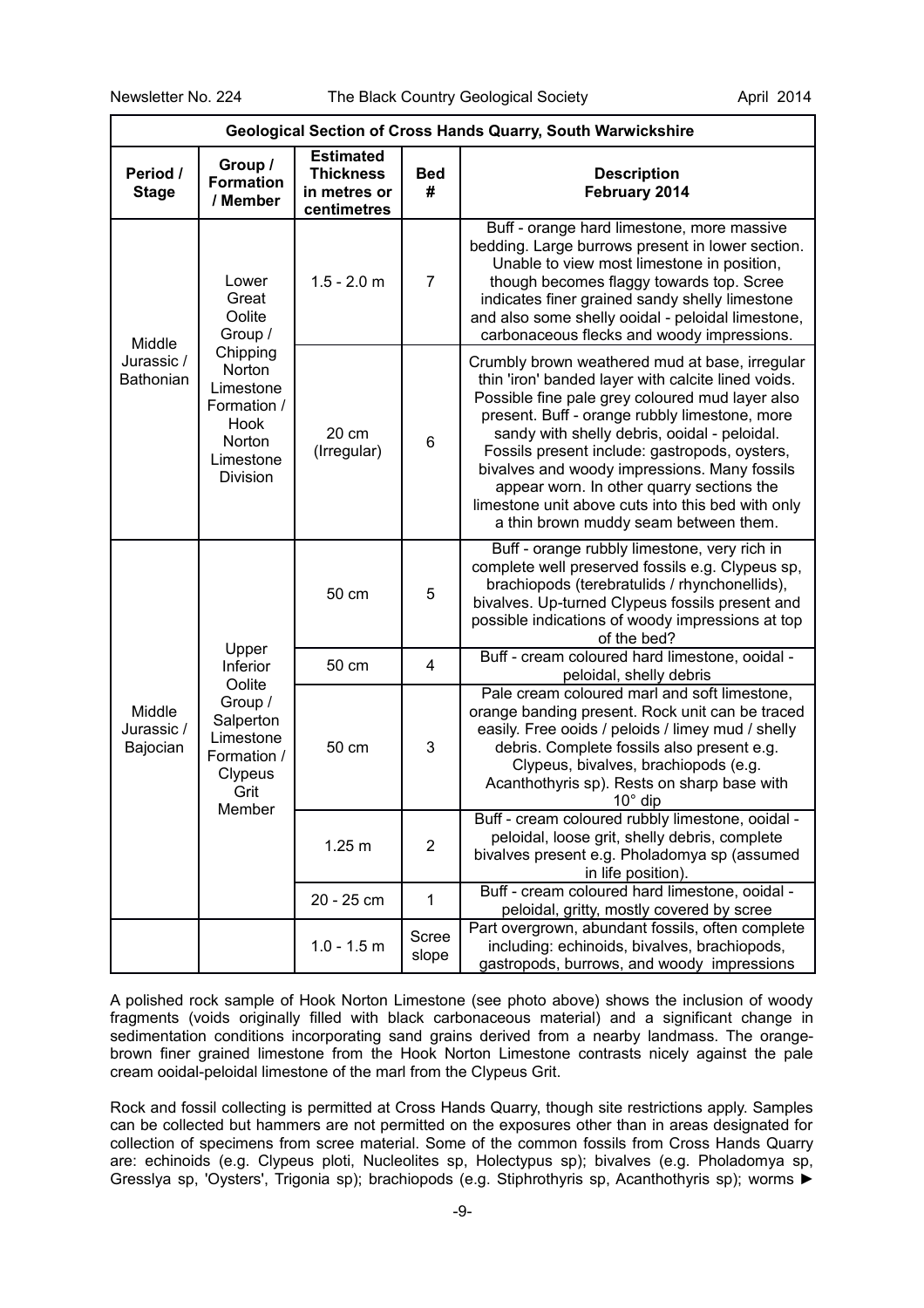Newsletter No. 224 The Black Country Geological Society **April 2014** 

<mark>արաքաղապատրաբայությու</mark>թյությությությությությո  $\overline{3}$  $\overline{A}$ 

*Clypeus ploti (scale in cm)*

(e.g. Serpulids); gastropods (e.g. Nerineid type); trace fossils (e.g. worm burrows); plants (e.g. ginkgo - see photo on front page); corals; bryozoans; and dinosaur bone!

Overall, Cross Hands Quarry represents a fine example of a fossiliferous locality for students of geology to explore. Finally, I'd like to thank Steve and Paul Newman for their generosity in allowing people to visit their quarry. ■

*S. D. Birch*

### **References:**

- 1. Nature Conservancy Council, Cross Hands Quarry Geological Site Description
- 2. Sumbler, M. G. 1997, Geological Conservation Review, Volume 26, Chapter 3, Cross Hands **Quarry**
- 3. Smith, A. B. (ed.) 2012, Natural History Museum, British Mesozoic Fossils

### **Acknowledgements:**

Mr. S. Newman, Indemnifying Farm, Little Compton, Moreton-in-Marsh, Gloucestershire GL56 OSL

Please send material for the next Newsletter to:

[newsletter@bcgs.info](mailto:newsletter@bcgs.info)

**42 Billesley Lane, Moseley, Birmingham, B13 9QS.**

# **Geoconservation Days 2013 - 2014**

The end of 2013 was quiet in terms of conservation work whilst a few organisational changes were underway. As well as the Wildlife Trust for Birmingham and the Black Country, we are beginning to work more closely with local authority country park wardens, and developing a steady portfolio of sites requiring work. 2014 has got off to a good start with clearance work being undertaken at Springvale Park, Rowley Quarry and Barr Beacon. March also saw more work being carried out with the Lickey Hills Geo-Champions in the Lickey Hills.

### **Sunday 2 February: Springvale Park, Wolverhampton**

It was a cold day with patchy cloud when we met around 10:30 on Ettingshall Park Farm Lane just off the A459.

Since our previous visit there had been little regrowth of vegetation. The day was spent continuing to form a level platform adjacent to the exposure of Coal Measures strata at the top of the slope, and clearing the slope of any new vegetation. The view of the slope and exposure from the park was improved with the removal of some branches and saplings. These provided good material for constructing a temporary safety barrier along the platform edge at the top of the slope. ►

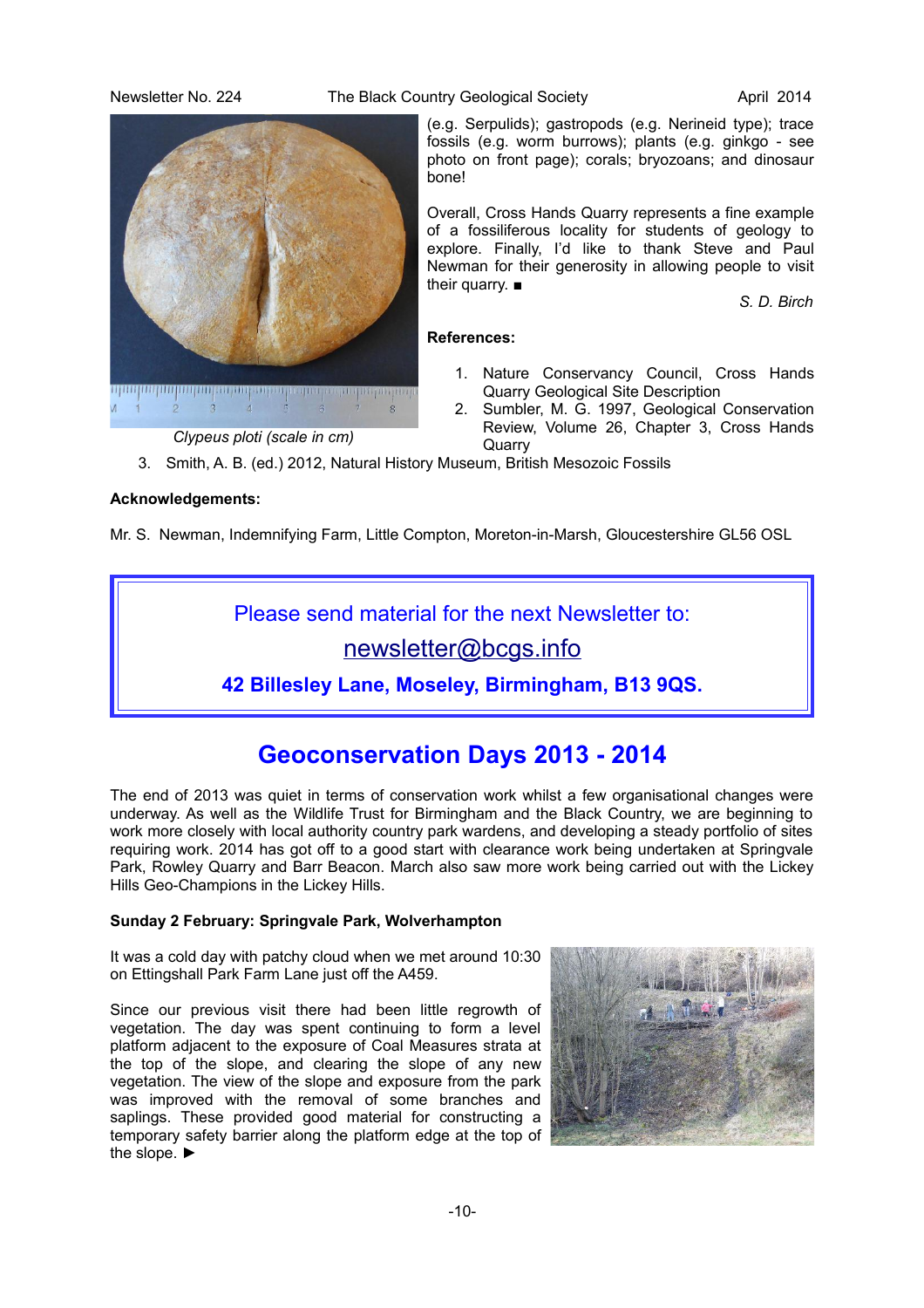#### **Saturday 8 February: The Rowley Hills Reserve**



Under the guidance of Paul Stephenson (Wildlife Trust for Birmingham and the Black Country) a small group of volunteers met around 10:30 at the Tower Road end of St. Brades Close. The day was very windy but the group cleared an area of bramble to expose more of the dolerite quarry face with some great spheroidal weathering.

According to Paul, work has begun to build a cairn with an interpretation plaque on top, and adjacent stone seating made from the dolerite, situated close to the cleared exposure. Work started on 28 February and continued through March. Paul says that he will be only too happy to show BCGS members round the site should they be interested.

#### **Sunday 2 March: Barr Beacon, Pinfold Lane Quarry**

The day was cold and windy with light rain at times. We met Helen Sanger (Senior Countryside Ranger, Walsall MBC) at around 10:30 in the main Barr Beacon car park, prior to going into the quarry.

We spent the day clearing bramble and beech saplings from the floor of Pinfold Lane quarry in an attempt to open up the view of the exposures making up the eastern quarry wall. There is still much to be done and it is hoped that eventually we can produce enough of a view to see clearly the contact between the Hopwas Breccia and the overlying Kidderminster Conglomerate. Future plans will include improving the paths with material from the site and producing interpretation boards.



The coming of spring has brought to an end the current season of conservation works until the end of the summer / autumn. I would like to thank those who have taken part so far and hope to see more members on future days out. In April, our first field trip of 2014, along with the Warwickshire Geological Conservation Group, will include a walk round some of the sites we been working on, including Barrow Hill, Barr Beacon and Rowley Hill. ■

*Andy Harrison*

### **Geobabble**

I thought that there might be some geological interest in the Sochi Winter Olympics, perhaps good structures in the background mountains, or glaciated landforms, but these were not apparent. I was



left to think about the petrology of the curling stone. The mineralogy is well known: alkali feldspar, quartz and the amphibole riebeckite. The rock, microgranite, comes from Ailsa Craig, an island in the Firth of Clyde, and is used for curling purely because it can be polished to a very high degree, which may or may not have something to do with the mineralogy. Riebeckite is a sodium rich amphibole, and the magma that produced the island, part of the Tertiary Igneous Province, has resulted in other sodium rich minerals with interesting names. Arfvedsonite, another amphibole, caught my eye. The Ailsa Craig quarry is now closed, but in the 1890s it would be exporting

about 1000 pairs a year. If you want more information I recommend the BGS Geoheritage site. ►